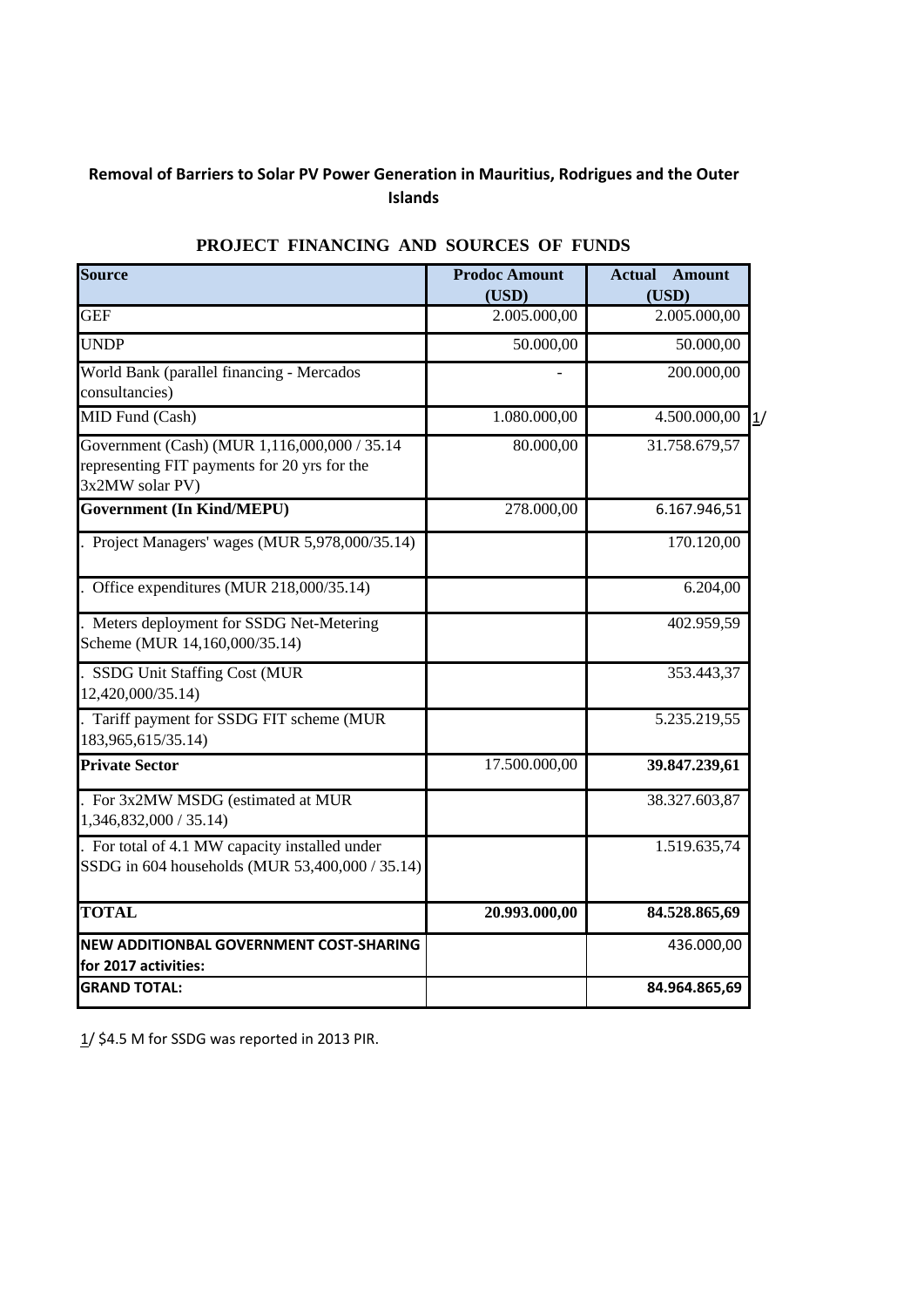# **Removal of Barriers to Solar PV Power Generation in Mauritius, Rodrigues and the Outer Islands**

| OTHER IN-KIND AND/OR INDIRECT CO-FINANCING:                                                                                                                                                                                                                                                                          | <b>Amount (USD)</b> |
|----------------------------------------------------------------------------------------------------------------------------------------------------------------------------------------------------------------------------------------------------------------------------------------------------------------------|---------------------|
| AFD/Green Line of Credits, with 8% of investment cost given as<br>upfront grant - Euro 45 million                                                                                                                                                                                                                    | 36.000.000,00       |
| <b>Other Government in-kind contributions:</b>                                                                                                                                                                                                                                                                       |                     |
| Loss of Revenue in light of custom duties, and 15% tax exemption on<br>imports (av. 50% of US\$39,847,240 x 15% = US\$2,988,545)                                                                                                                                                                                     | 2.988.545,00        |
| Other Ministries involved in processing of S/M/LSDG applications (MoE<br>for EIAs; MOHLD for land conversion approval; MoF & MRA for review &<br>introduction of new policies and incentives) - very conservative estimate<br>of MUR 1 million per year x 5 yrs (2012-2016). MUR 5,000,000 / 35.14<br>$=US$142,288.$ | 142.288,00          |
| Individual and corporate tax incentive /relief (15% each year) of up to<br>100% of capital investment on solar PV effective as from 2016; estimate<br>over 7 years                                                                                                                                                   | 39.847.240,00       |
| <b>TOTAL:</b>                                                                                                                                                                                                                                                                                                        | 78.978.073,00       |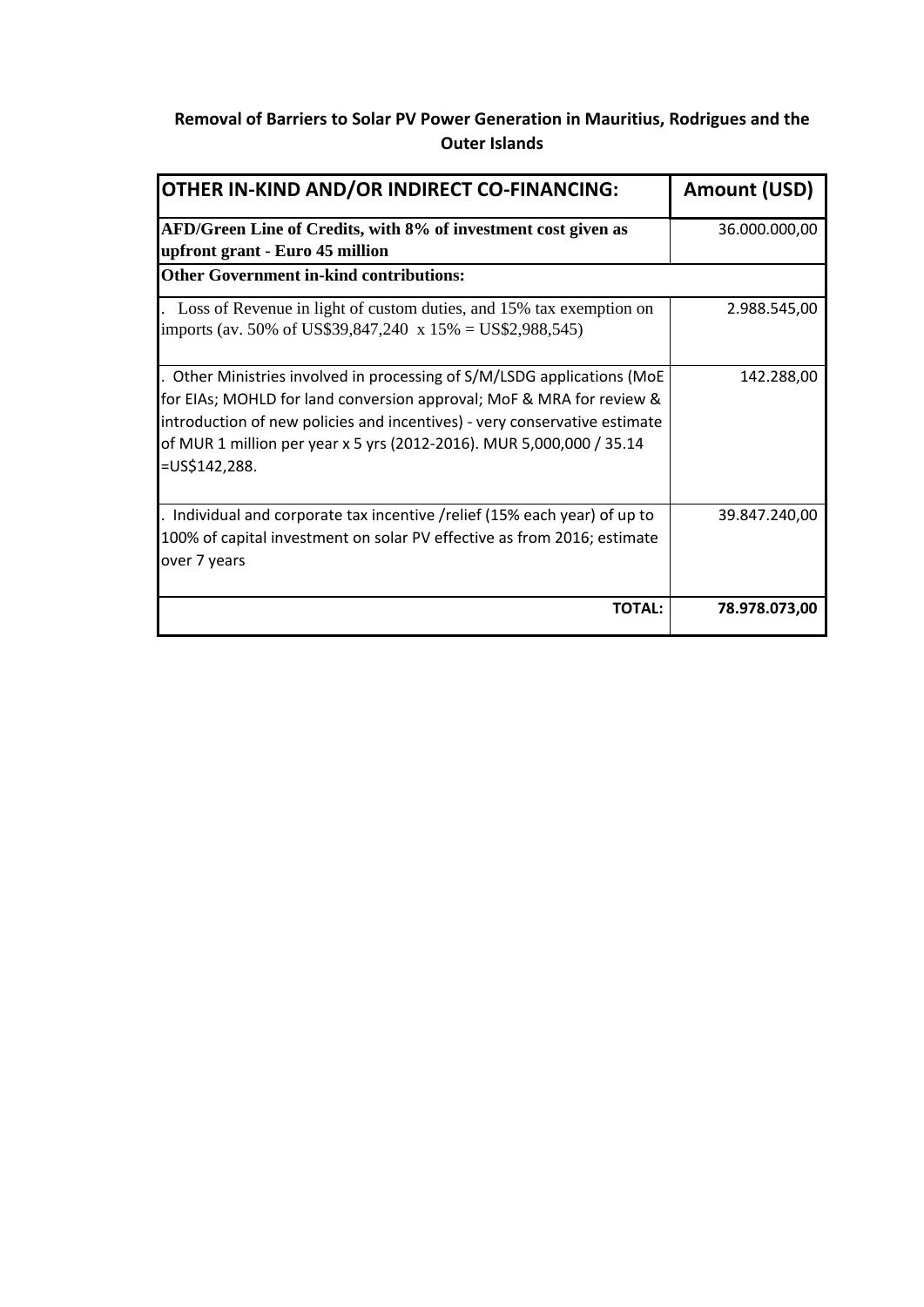### **Removal of Barriers to Solar PV Power Generation in Mauritius, Rodrigues and the Outer Islands**

#### **Outcome 1** ‐ Streamlined and comprehensive market‐oriented policy and legal/regulatory framework to promote PV gride‐conneted electricity generation. Power Purchase Agreements formualte dna signed by sleected investors. 190.000,00 190.000,00 **Outcome 2** ‐ Capacity available within MEPU and other key Government and Financial Institutions to evaluate the economic and financial viability of grid‐ connected PV systems and to formulate incentives to attract i t **Outcome 3** ‐ Capacity available to 199.500,00 140.000,00 upgrade existing solar radiation data, expand geographical coverage for solar resource measurement, formulate technical guidelines and standards for PV system components, determine grid absorption capacity and provide oversight, monitoring and certification of PV systems, and provide installation, operation, maintenance and repair services. Development of solar maps and 215.000,00 122.000,00 **Outcome 4** ‐ Promoters assisted financially through Feed in Tariffs and projects implemented and supplying electricity to the CEB grid. 1.300.000,00 1.500.000,00 **Outcome 5** ‐ Outreach programme and dissemination of project experience/best practices/lessons learned for replication throughout the country. 80.500,00 35.000,00 Project Management 20.000,00 12.000,00 **TOTAL:** 2.005.000,00 1.999.000,00 **BALANCE:** 6.000,00 **Outcome Approved Budget (Prodoc/Inception Total Disbursed (as at 31 Dec 2016)**

#### **UNDP/GEF FINANCING ‐ APPROVED BUDGET AND ANNUAL DISBURSEMENT BY OUTCOMES (USD)**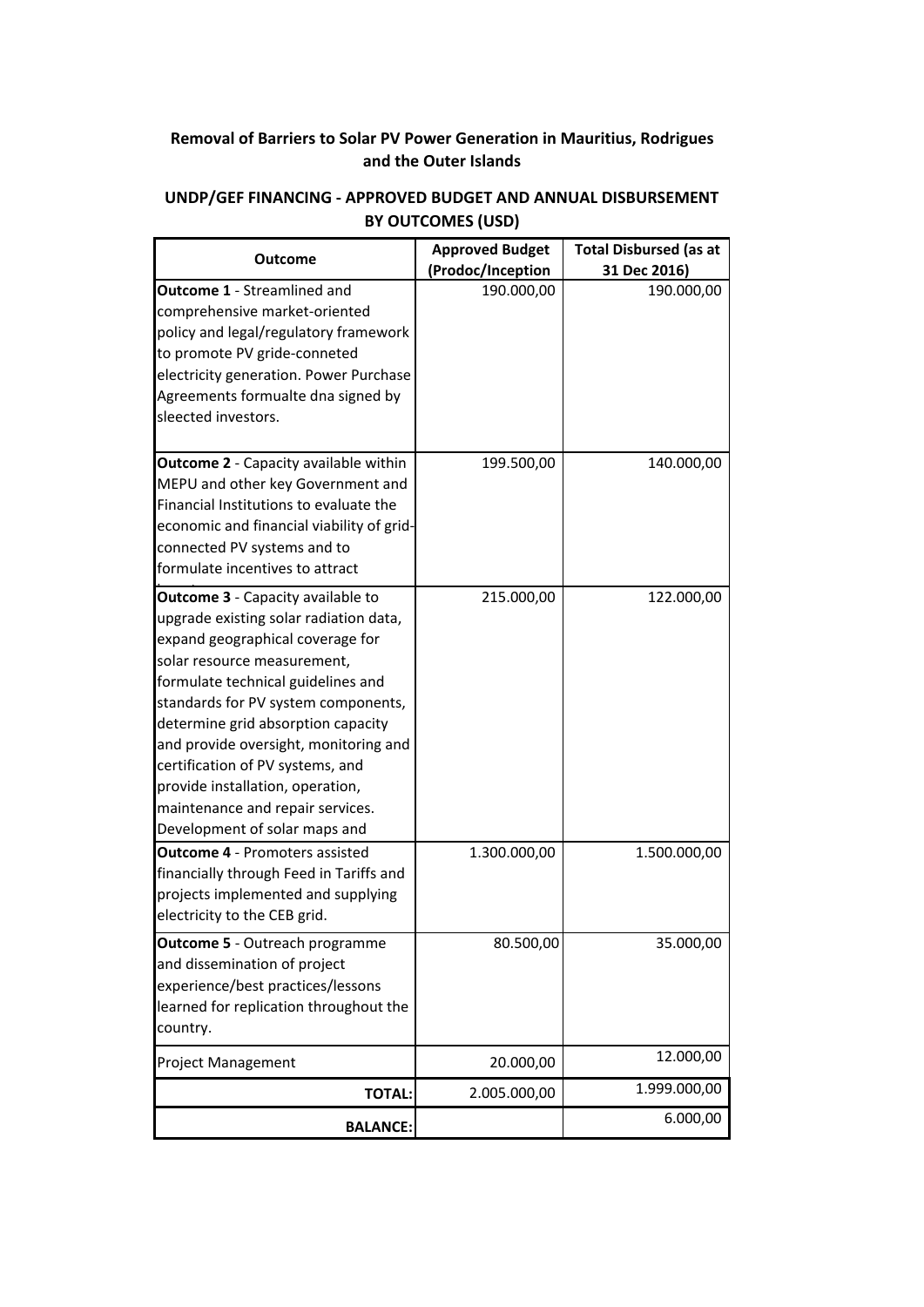